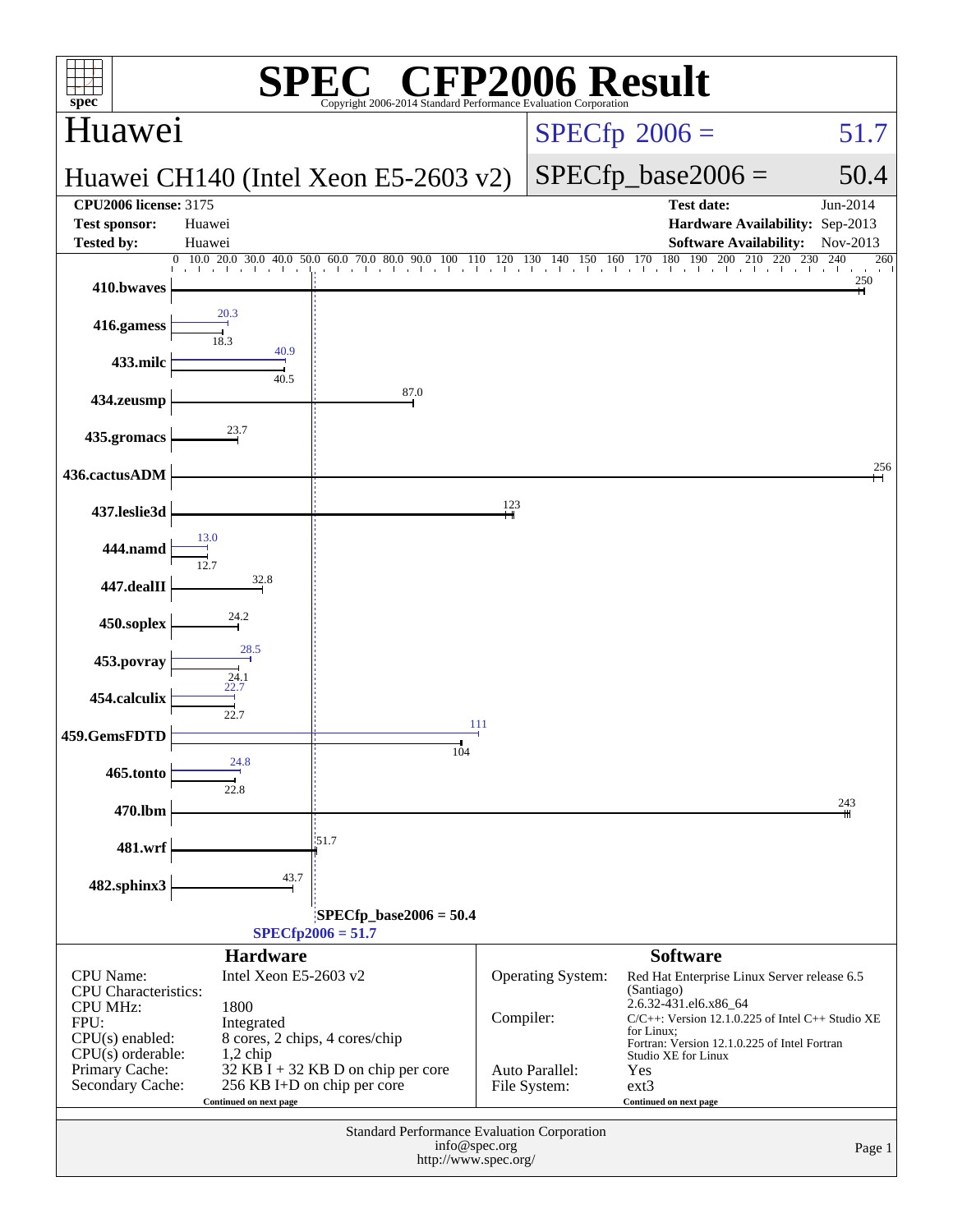

### Huawei

## $SPECfp2006 = 51.7$  $SPECfp2006 = 51.7$

Huawei CH140 (Intel Xeon E5-2603 v2)

### $SPECfp\_base2006 = 50.4$

### **[CPU2006 license:](http://www.spec.org/auto/cpu2006/Docs/result-fields.html#CPU2006license)** 3175 **[Test date:](http://www.spec.org/auto/cpu2006/Docs/result-fields.html#Testdate)** Jun-2014 **[Test sponsor:](http://www.spec.org/auto/cpu2006/Docs/result-fields.html#Testsponsor)** Huawei **[Hardware Availability:](http://www.spec.org/auto/cpu2006/Docs/result-fields.html#HardwareAvailability)** Sep-2013 **[Tested by:](http://www.spec.org/auto/cpu2006/Docs/result-fields.html#Testedby)** Huawei **[Software Availability:](http://www.spec.org/auto/cpu2006/Docs/result-fields.html#SoftwareAvailability)** Nov-2013 [L3 Cache:](http://www.spec.org/auto/cpu2006/Docs/result-fields.html#L3Cache) 10 MB I+D on chip per chip<br>Other Cache: None [Other Cache:](http://www.spec.org/auto/cpu2006/Docs/result-fields.html#OtherCache) [Memory:](http://www.spec.org/auto/cpu2006/Docs/result-fields.html#Memory) 128 GB (8 x 16 GB 2Rx4 PC3-14900R-13, ECC) [Disk Subsystem:](http://www.spec.org/auto/cpu2006/Docs/result-fields.html#DiskSubsystem) 1 X 500 GB SATA 7200RPM [Other Hardware:](http://www.spec.org/auto/cpu2006/Docs/result-fields.html#OtherHardware) None [System State:](http://www.spec.org/auto/cpu2006/Docs/result-fields.html#SystemState) Run level 3 (multi-user)<br>Base Pointers: 64-bit [Base Pointers:](http://www.spec.org/auto/cpu2006/Docs/result-fields.html#BasePointers) 64-bit<br>Peak Pointers: 32/64-bit [Peak Pointers:](http://www.spec.org/auto/cpu2006/Docs/result-fields.html#PeakPointers) [Other Software:](http://www.spec.org/auto/cpu2006/Docs/result-fields.html#OtherSoftware) None

|                  |                                                                                                          |              |                |       | <b>Results Table</b> |             |                |              |                |              |                |              |
|------------------|----------------------------------------------------------------------------------------------------------|--------------|----------------|-------|----------------------|-------------|----------------|--------------|----------------|--------------|----------------|--------------|
|                  | <b>Base</b>                                                                                              |              |                |       |                      | <b>Peak</b> |                |              |                |              |                |              |
| <b>Benchmark</b> | <b>Seconds</b>                                                                                           | <b>Ratio</b> | <b>Seconds</b> | Ratio | <b>Seconds</b>       | Ratio       | <b>Seconds</b> | <b>Ratio</b> | <b>Seconds</b> | <b>Ratio</b> | <b>Seconds</b> | <b>Ratio</b> |
| 410.bwayes       | 54.4                                                                                                     | 250          | 54.4           | 250   | 54.8                 | 248         | 54.4           | 250          | 54.4           | 250          | 54.8           | 248          |
| 416.gamess       | 1068                                                                                                     | 18.3         | 1068           | 18.3  | 1066                 | 18.4        | 966            | 20.3         | 965            | 20.3         | 967            | 20.2         |
| 433.milc         | 227                                                                                                      | 40.5         | 226            | 40.6  | 226                  | 40.5        | 224            | 40.9         | 224            | 40.9         | 225            | 40.9         |
| 434.zeusmp       | 105                                                                                                      | 87.0         | 105            | 87.0  | 104                  | 87.1        | 105            | 87.0         | 105            | 87.0         | 104            | 87.1         |
| 435 gromacs      | 301                                                                                                      | 23.7         | 301            | 23.7  | 301                  | 23.7        | 301            | 23.7         | 301            | 23.7         | 301            | 23.7         |
| 436.cactusADM    | 46.6                                                                                                     | 256          | 46.6           | 256   | 47.2                 | 253         | 46.6           | 256          | 46.6           | 256          | 47.2           | 253          |
| 437.leslie3d     | 76.6                                                                                                     | 123          | 76.2           | 123   | 78.0                 | 120         | 76.6           | 123          | 76.2           | 123          | 78.0           | 120          |
| 444.namd         | 629                                                                                                      | 12.7         | 629            | 12.8  | 629                  | 12.7        | 618            | 13.0         | 618            | 13.0         | 619            | 13.0         |
| 447.dealII       | 349                                                                                                      | 32.8         | 349            | 32.8  | 349                  | 32.7        | 349            | 32.8         | 349            | 32.8         | 349            | 32.7         |
| $450$ .soplex    | 345                                                                                                      | 24.2         | 352            | 23.7  | 344                  | 24.2        | 345            | 24.2         | 352            | 23.7         | 344            | 24.2         |
| 453.povray       | 220                                                                                                      | 24.2         | 221            | 24.0  | 221                  | 24.1        | 189            | 28.2         | 186            | 28.5         | 187            | 28.5         |
| 454.calculix     | 364                                                                                                      | 22.7         | 364            | 22.7  | 364                  | 22.7        | 363            | 22.7         | 363            | 22.7         | 363            | 22.7         |
| 459.GemsFDTD     | 102                                                                                                      | 104          | 102            | 104   | 101                  | 105         | 96.0           | 110          | 95.8           | 111          | 95.8           | 111          |
| 465.tonto        | 431                                                                                                      | 22.8         | 432            | 22.8  | 430                  | 22.9        | 397            | 24.8         | 398            | 24.7         | 397            | 24.8         |
| 470.1bm          | 56.6                                                                                                     | 243          | 56.2           | 244   | 56.4                 | 243         | 56.6           | 243          | 56.2           | 244          | 56.4           | 243          |
| 481.wrf          | 216                                                                                                      | 51.7         | 214            | 52.3  | 217                  | 51.6        | 216            | 51.7         | 214            | 52.3         | 217            | 51.6         |
| 482.sphinx3      | 446                                                                                                      | 43.7         | 445            | 43.8  | 446                  | 43.7        | 446            | 43.7         | 445            | 43.8         | 446            | 43.7         |
|                  | Results appear in the order in which they were run. Bold underlined text indicates a median measurement. |              |                |       |                      |             |                |              |                |              |                |              |

### **[Operating System Notes](http://www.spec.org/auto/cpu2006/Docs/result-fields.html#OperatingSystemNotes)**

Stack size set to unlimited using "ulimit -s unlimited"

### **[Platform Notes](http://www.spec.org/auto/cpu2006/Docs/result-fields.html#PlatformNotes)**

 Sysinfo program /spec/config/sysinfo.rev6800 \$Rev: 6800 \$ \$Date:: 2011-10-11 #\$ 6f2ebdff5032aaa42e583f96b07f99d3 running on localhost Wed Jun 11 21:53:21 2014

 This section contains SUT (System Under Test) info as seen by some common utilities. To remove or add to this section, see: <http://www.spec.org/cpu2006/Docs/config.html#sysinfo>

 From /proc/cpuinfo model name : Intel(R) Xeon(R) CPU E5-2603 v2 @ 1.80GHz

Continued on next page

Standard Performance Evaluation Corporation [info@spec.org](mailto:info@spec.org) <http://www.spec.org/>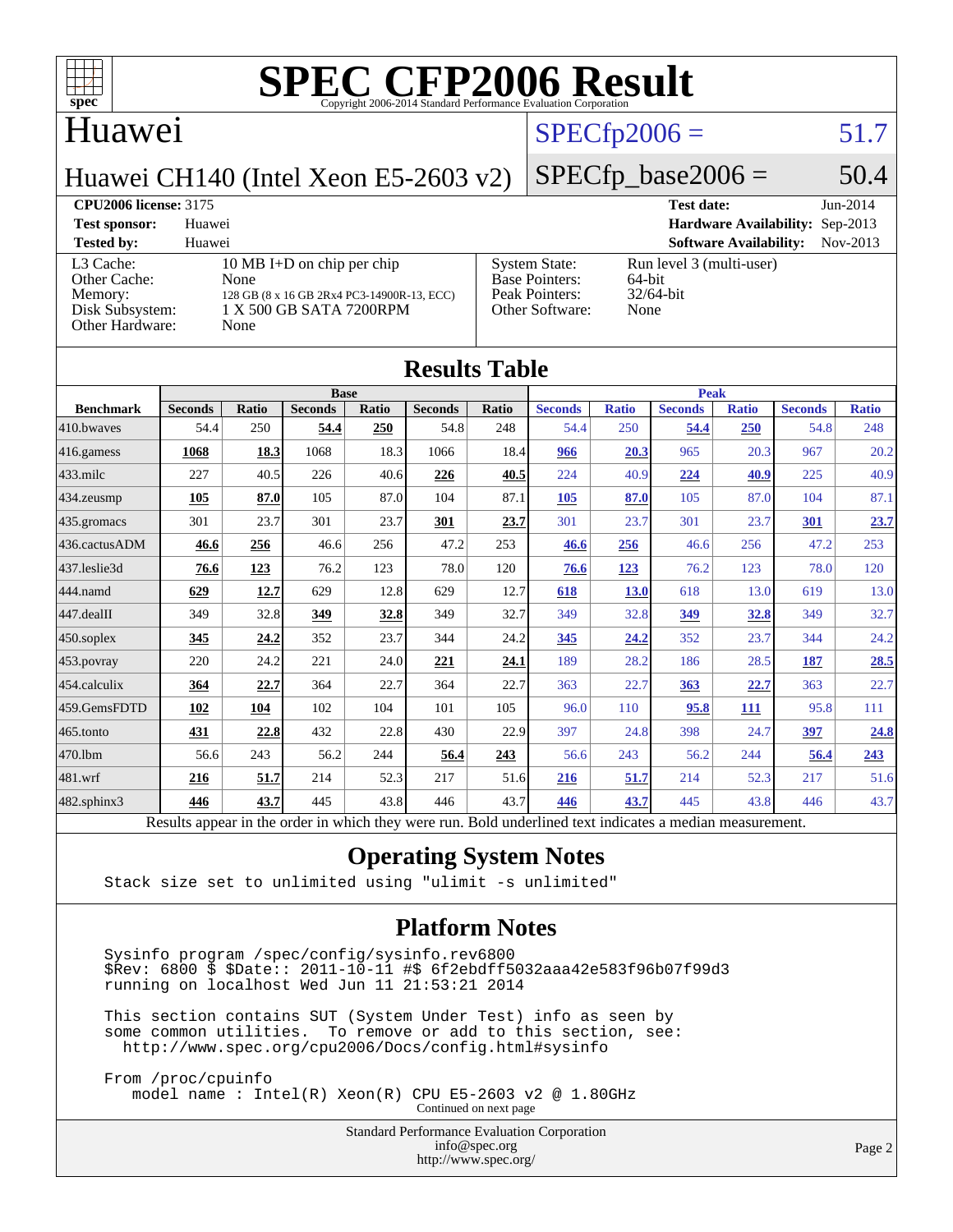

### Huawei

 $SPECTp2006 = 51.7$ 

Huawei CH140 (Intel Xeon E5-2603 v2)

**[CPU2006 license:](http://www.spec.org/auto/cpu2006/Docs/result-fields.html#CPU2006license)** 3175 **[Test date:](http://www.spec.org/auto/cpu2006/Docs/result-fields.html#Testdate)** Jun-2014 **[Test sponsor:](http://www.spec.org/auto/cpu2006/Docs/result-fields.html#Testsponsor)** Huawei **[Hardware Availability:](http://www.spec.org/auto/cpu2006/Docs/result-fields.html#HardwareAvailability)** Sep-2013 **[Tested by:](http://www.spec.org/auto/cpu2006/Docs/result-fields.html#Testedby)** Huawei **[Software Availability:](http://www.spec.org/auto/cpu2006/Docs/result-fields.html#SoftwareAvailability)** Nov-2013

 $SPECTp\_base2006 = 50.4$ 

### **[Platform Notes \(Continued\)](http://www.spec.org/auto/cpu2006/Docs/result-fields.html#PlatformNotes)**

 2 "physical id"s (chips) 8 "processors" cores, siblings (Caution: counting these is hw and system dependent. The following excerpts from /proc/cpuinfo might not be reliable. Use with caution.) cpu cores : 4 siblings : 4 physical 0: cores 0 1 2 3 physical 1: cores 0 1 2 3 cache size : 10240 KB From /proc/meminfo MemTotal: 132114848 kB HugePages\_Total: 0<br>Hugepagesize: 2048 kB Hugepagesize: /usr/bin/lsb\_release -d Red Hat Enterprise Linux Server release 6.5 (Santiago) From /etc/\*release\* /etc/\*version\* redhat-release: Red Hat Enterprise Linux Server release 6.5 (Santiago) system-release: Red Hat Enterprise Linux Server release 6.5 (Santiago) system-release-cpe: cpe:/o:redhat:enterprise\_linux:6server:ga:server uname -a: Linux localhost 2.6.32-431.el6.x86\_64 #1 SMP Sun Nov 10 22:19:54 EST 2013 x86\_64 x86\_64 x86\_64 GNU/Linux run-level 3 Jun 11 11:07 SPEC is set to: /spec<br>Filesystem Type Type Size Used Avail Use% Mounted on /dev/sda2 ext3 455G 101G 331G 24% / Additional information from dmidecode: Memory: 8x Samsung M393B2G70BH0-CMA 16 GB 1866 MHz 2 rank (End of data from sysinfo program)

### **[General Notes](http://www.spec.org/auto/cpu2006/Docs/result-fields.html#GeneralNotes)**

Environment variables set by runspec before the start of the run: KMP AFFINITY = "granularity=fine, compact,  $0,1$ " LD\_LIBRARY\_PATH = "/spec/libs/32:/spec/libs/64" OMP\_NUM\_THREADS = "8" Binaries compiled on a system with 2 x Xeon X5645 CPU + 16GB memory using RHEL 6.1 Transparent Huge Pages enabled with: echo always > /sys/kernel/mm/redhat\_transparent\_hugepage/enabled

> Standard Performance Evaluation Corporation [info@spec.org](mailto:info@spec.org) <http://www.spec.org/>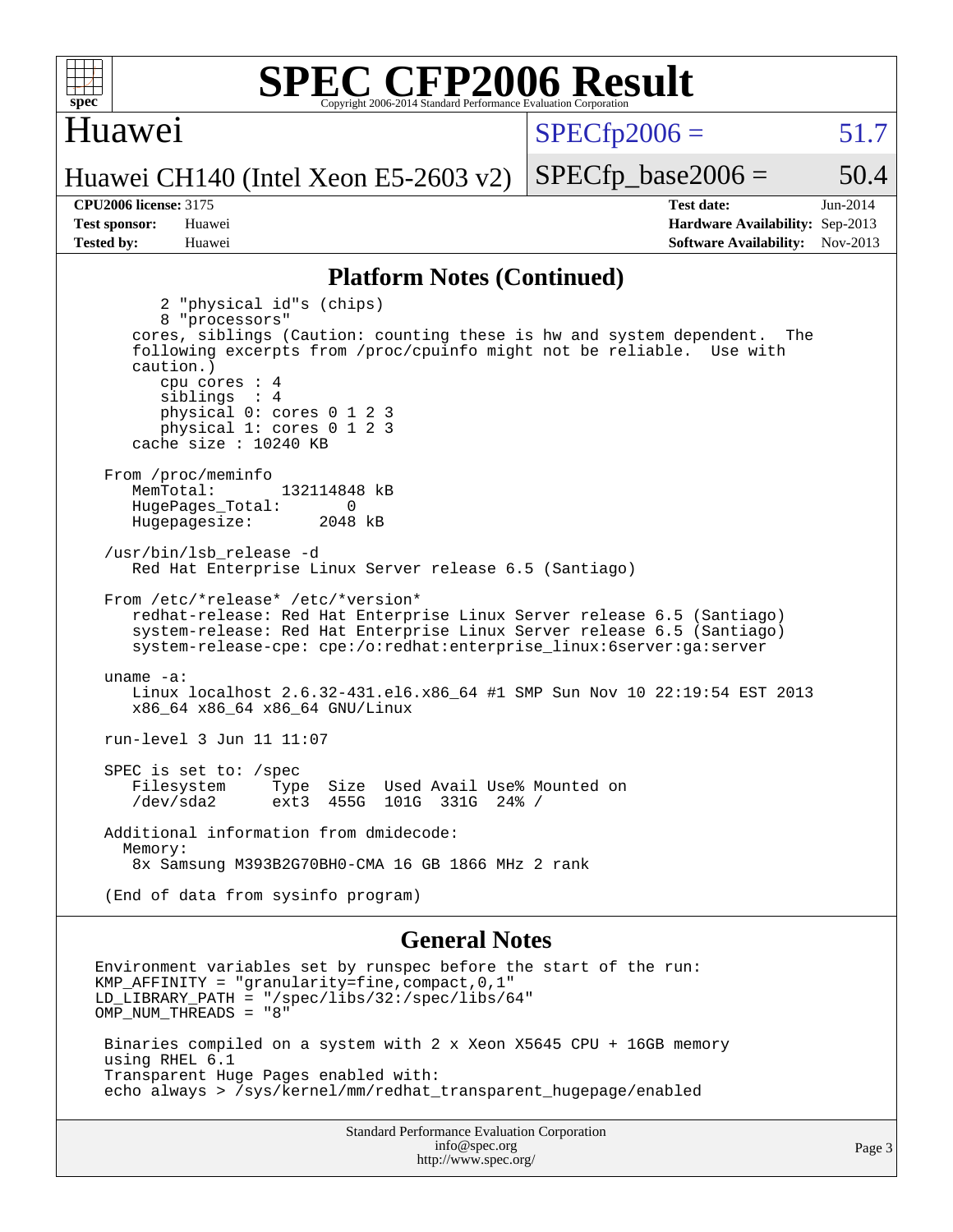

### Huawei

 $SPECTp2006 = 51.7$ 

Huawei CH140 (Intel Xeon E5-2603 v2)

**[Tested by:](http://www.spec.org/auto/cpu2006/Docs/result-fields.html#Testedby)** Huawei **[Software Availability:](http://www.spec.org/auto/cpu2006/Docs/result-fields.html#SoftwareAvailability)** Nov-2013

 $SPECTp\_base2006 = 50.4$ **[CPU2006 license:](http://www.spec.org/auto/cpu2006/Docs/result-fields.html#CPU2006license)** 3175 **[Test date:](http://www.spec.org/auto/cpu2006/Docs/result-fields.html#Testdate)** Jun-2014 **[Test sponsor:](http://www.spec.org/auto/cpu2006/Docs/result-fields.html#Testsponsor)** Huawei **[Hardware Availability:](http://www.spec.org/auto/cpu2006/Docs/result-fields.html#HardwareAvailability)** Sep-2013

### **[Base Compiler Invocation](http://www.spec.org/auto/cpu2006/Docs/result-fields.html#BaseCompilerInvocation)**

[C benchmarks](http://www.spec.org/auto/cpu2006/Docs/result-fields.html#Cbenchmarks):  $\text{icc}$  -m64

[C++ benchmarks:](http://www.spec.org/auto/cpu2006/Docs/result-fields.html#CXXbenchmarks) [icpc -m64](http://www.spec.org/cpu2006/results/res2014q3/cpu2006-20140619-29964.flags.html#user_CXXbase_intel_icpc_64bit_bedb90c1146cab66620883ef4f41a67e)

[Fortran benchmarks](http://www.spec.org/auto/cpu2006/Docs/result-fields.html#Fortranbenchmarks): [ifort -m64](http://www.spec.org/cpu2006/results/res2014q3/cpu2006-20140619-29964.flags.html#user_FCbase_intel_ifort_64bit_ee9d0fb25645d0210d97eb0527dcc06e)

[Benchmarks using both Fortran and C](http://www.spec.org/auto/cpu2006/Docs/result-fields.html#BenchmarksusingbothFortranandC): [icc -m64](http://www.spec.org/cpu2006/results/res2014q3/cpu2006-20140619-29964.flags.html#user_CC_FCbase_intel_icc_64bit_0b7121f5ab7cfabee23d88897260401c) [ifort -m64](http://www.spec.org/cpu2006/results/res2014q3/cpu2006-20140619-29964.flags.html#user_CC_FCbase_intel_ifort_64bit_ee9d0fb25645d0210d97eb0527dcc06e)

### **[Base Portability Flags](http://www.spec.org/auto/cpu2006/Docs/result-fields.html#BasePortabilityFlags)**

| 410.bwaves: -DSPEC CPU LP64                 |                                                                |
|---------------------------------------------|----------------------------------------------------------------|
| 416.gamess: - DSPEC_CPU_LP64                |                                                                |
| 433.milc: -DSPEC CPU LP64                   |                                                                |
| 434.zeusmp: -DSPEC_CPU_LP64                 |                                                                |
| 435.gromacs: -DSPEC_CPU_LP64 -nofor_main    |                                                                |
| 436.cactusADM: -DSPEC CPU LP64 -nofor main  |                                                                |
| 437.leslie3d: -DSPEC CPU LP64               |                                                                |
| 444.namd: - DSPEC CPU LP64                  |                                                                |
| 447.dealII: -DSPEC CPU LP64                 |                                                                |
| 450.soplex: -DSPEC_CPU_LP64                 |                                                                |
| 453.povray: -DSPEC_CPU_LP64                 |                                                                |
| 454.calculix: - DSPEC CPU LP64 - nofor main |                                                                |
| 459.GemsFDTD: -DSPEC CPU LP64               |                                                                |
| 465.tonto: - DSPEC_CPU LP64                 |                                                                |
| 470.1bm: - DSPEC CPU LP64                   |                                                                |
|                                             | 481.wrf: -DSPEC_CPU_LP64 -DSPEC_CPU_CASE_FLAG -DSPEC_CPU_LINUX |
| 482.sphinx3: -DSPEC_CPU_LP64                |                                                                |
|                                             |                                                                |

### **[Base Optimization Flags](http://www.spec.org/auto/cpu2006/Docs/result-fields.html#BaseOptimizationFlags)**

[C benchmarks](http://www.spec.org/auto/cpu2006/Docs/result-fields.html#Cbenchmarks): [-xAVX](http://www.spec.org/cpu2006/results/res2014q3/cpu2006-20140619-29964.flags.html#user_CCbase_f-xAVX) [-ipo](http://www.spec.org/cpu2006/results/res2014q3/cpu2006-20140619-29964.flags.html#user_CCbase_f-ipo) [-O3](http://www.spec.org/cpu2006/results/res2014q3/cpu2006-20140619-29964.flags.html#user_CCbase_f-O3) [-no-prec-div](http://www.spec.org/cpu2006/results/res2014q3/cpu2006-20140619-29964.flags.html#user_CCbase_f-no-prec-div) [-static](http://www.spec.org/cpu2006/results/res2014q3/cpu2006-20140619-29964.flags.html#user_CCbase_f-static) [-parallel](http://www.spec.org/cpu2006/results/res2014q3/cpu2006-20140619-29964.flags.html#user_CCbase_f-parallel) [-opt-prefetch](http://www.spec.org/cpu2006/results/res2014q3/cpu2006-20140619-29964.flags.html#user_CCbase_f-opt-prefetch) [-ansi-alias](http://www.spec.org/cpu2006/results/res2014q3/cpu2006-20140619-29964.flags.html#user_CCbase_f-ansi-alias) [C++ benchmarks:](http://www.spec.org/auto/cpu2006/Docs/result-fields.html#CXXbenchmarks) [-xAVX](http://www.spec.org/cpu2006/results/res2014q3/cpu2006-20140619-29964.flags.html#user_CXXbase_f-xAVX) [-ipo](http://www.spec.org/cpu2006/results/res2014q3/cpu2006-20140619-29964.flags.html#user_CXXbase_f-ipo) [-O3](http://www.spec.org/cpu2006/results/res2014q3/cpu2006-20140619-29964.flags.html#user_CXXbase_f-O3) [-no-prec-div](http://www.spec.org/cpu2006/results/res2014q3/cpu2006-20140619-29964.flags.html#user_CXXbase_f-no-prec-div) [-static](http://www.spec.org/cpu2006/results/res2014q3/cpu2006-20140619-29964.flags.html#user_CXXbase_f-static) [-opt-prefetch](http://www.spec.org/cpu2006/results/res2014q3/cpu2006-20140619-29964.flags.html#user_CXXbase_f-opt-prefetch) [-ansi-alias](http://www.spec.org/cpu2006/results/res2014q3/cpu2006-20140619-29964.flags.html#user_CXXbase_f-ansi-alias) [Fortran benchmarks](http://www.spec.org/auto/cpu2006/Docs/result-fields.html#Fortranbenchmarks): [-xAVX](http://www.spec.org/cpu2006/results/res2014q3/cpu2006-20140619-29964.flags.html#user_FCbase_f-xAVX) [-ipo](http://www.spec.org/cpu2006/results/res2014q3/cpu2006-20140619-29964.flags.html#user_FCbase_f-ipo) [-O3](http://www.spec.org/cpu2006/results/res2014q3/cpu2006-20140619-29964.flags.html#user_FCbase_f-O3) [-no-prec-div](http://www.spec.org/cpu2006/results/res2014q3/cpu2006-20140619-29964.flags.html#user_FCbase_f-no-prec-div) [-static](http://www.spec.org/cpu2006/results/res2014q3/cpu2006-20140619-29964.flags.html#user_FCbase_f-static) [-parallel](http://www.spec.org/cpu2006/results/res2014q3/cpu2006-20140619-29964.flags.html#user_FCbase_f-parallel) [-opt-prefetch](http://www.spec.org/cpu2006/results/res2014q3/cpu2006-20140619-29964.flags.html#user_FCbase_f-opt-prefetch) [Benchmarks using both Fortran and C](http://www.spec.org/auto/cpu2006/Docs/result-fields.html#BenchmarksusingbothFortranandC): [-xAVX](http://www.spec.org/cpu2006/results/res2014q3/cpu2006-20140619-29964.flags.html#user_CC_FCbase_f-xAVX) [-ipo](http://www.spec.org/cpu2006/results/res2014q3/cpu2006-20140619-29964.flags.html#user_CC_FCbase_f-ipo) [-O3](http://www.spec.org/cpu2006/results/res2014q3/cpu2006-20140619-29964.flags.html#user_CC_FCbase_f-O3) [-no-prec-div](http://www.spec.org/cpu2006/results/res2014q3/cpu2006-20140619-29964.flags.html#user_CC_FCbase_f-no-prec-div) [-static](http://www.spec.org/cpu2006/results/res2014q3/cpu2006-20140619-29964.flags.html#user_CC_FCbase_f-static) [-parallel](http://www.spec.org/cpu2006/results/res2014q3/cpu2006-20140619-29964.flags.html#user_CC_FCbase_f-parallel) [-opt-prefetch](http://www.spec.org/cpu2006/results/res2014q3/cpu2006-20140619-29964.flags.html#user_CC_FCbase_f-opt-prefetch) [-ansi-alias](http://www.spec.org/cpu2006/results/res2014q3/cpu2006-20140619-29964.flags.html#user_CC_FCbase_f-ansi-alias)

| <b>Standard Performance Evaluation Corporation</b> |
|----------------------------------------------------|
| info@spec.org                                      |
| http://www.spec.org/                               |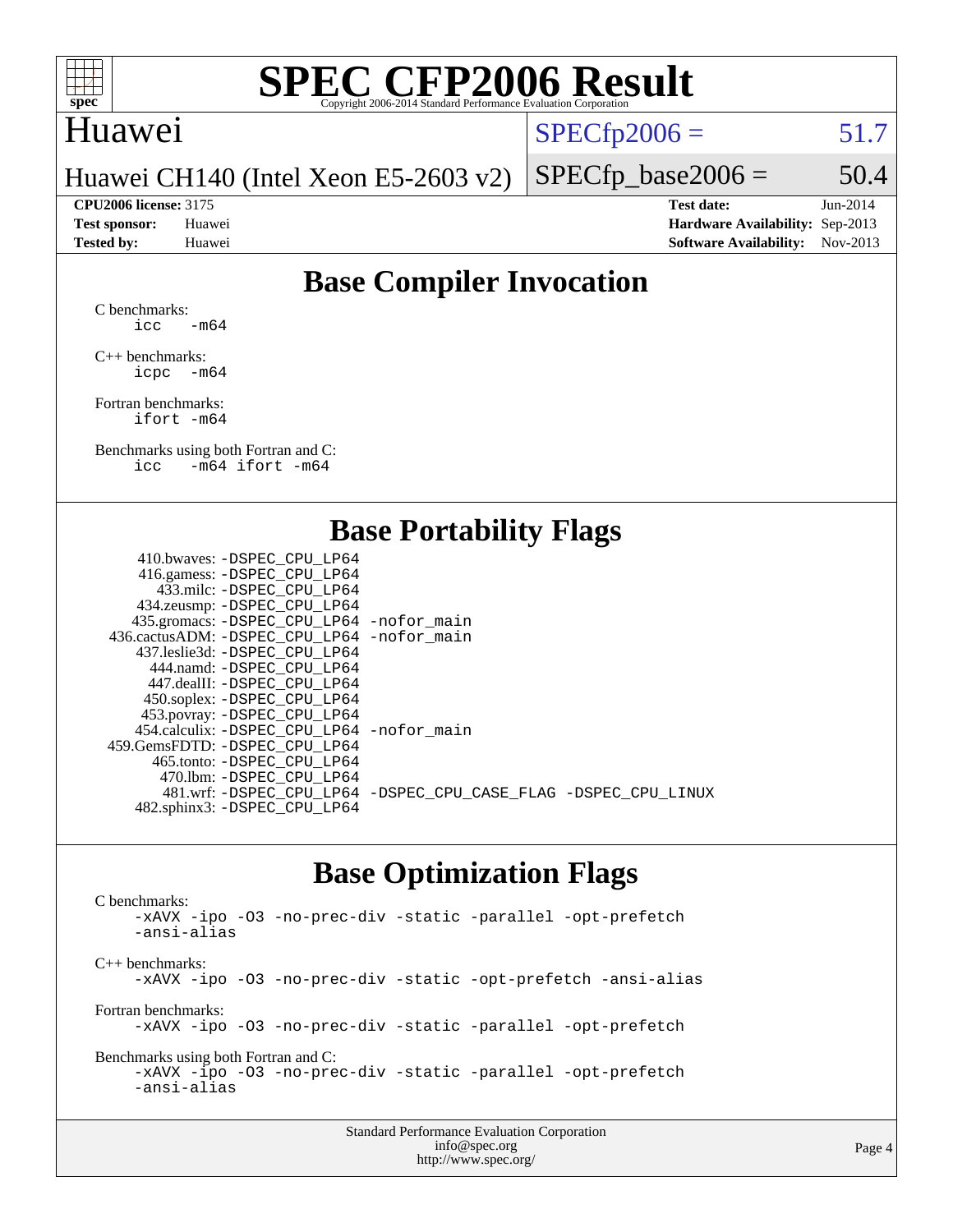

### Huawei

 $SPECTp2006 = 51.7$ 

 $SPECfp\_base2006 = 50.4$ 

Huawei CH140 (Intel Xeon E5-2603 v2)

**[CPU2006 license:](http://www.spec.org/auto/cpu2006/Docs/result-fields.html#CPU2006license)** 3175 **[Test date:](http://www.spec.org/auto/cpu2006/Docs/result-fields.html#Testdate)** Jun-2014 **[Test sponsor:](http://www.spec.org/auto/cpu2006/Docs/result-fields.html#Testsponsor)** Huawei **[Hardware Availability:](http://www.spec.org/auto/cpu2006/Docs/result-fields.html#HardwareAvailability)** Sep-2013 **[Tested by:](http://www.spec.org/auto/cpu2006/Docs/result-fields.html#Testedby)** Huawei **[Software Availability:](http://www.spec.org/auto/cpu2006/Docs/result-fields.html#SoftwareAvailability)** Nov-2013

## **[Peak Compiler Invocation](http://www.spec.org/auto/cpu2006/Docs/result-fields.html#PeakCompilerInvocation)**

[C benchmarks](http://www.spec.org/auto/cpu2006/Docs/result-fields.html#Cbenchmarks):  $\text{icc}$   $-\text{m64}$ 

[C++ benchmarks:](http://www.spec.org/auto/cpu2006/Docs/result-fields.html#CXXbenchmarks) [icpc -m64](http://www.spec.org/cpu2006/results/res2014q3/cpu2006-20140619-29964.flags.html#user_CXXpeak_intel_icpc_64bit_bedb90c1146cab66620883ef4f41a67e)

[Fortran benchmarks](http://www.spec.org/auto/cpu2006/Docs/result-fields.html#Fortranbenchmarks): [ifort -m64](http://www.spec.org/cpu2006/results/res2014q3/cpu2006-20140619-29964.flags.html#user_FCpeak_intel_ifort_64bit_ee9d0fb25645d0210d97eb0527dcc06e)

[Benchmarks using both Fortran and C](http://www.spec.org/auto/cpu2006/Docs/result-fields.html#BenchmarksusingbothFortranandC): [icc -m64](http://www.spec.org/cpu2006/results/res2014q3/cpu2006-20140619-29964.flags.html#user_CC_FCpeak_intel_icc_64bit_0b7121f5ab7cfabee23d88897260401c) [ifort -m64](http://www.spec.org/cpu2006/results/res2014q3/cpu2006-20140619-29964.flags.html#user_CC_FCpeak_intel_ifort_64bit_ee9d0fb25645d0210d97eb0527dcc06e)

### **[Peak Portability Flags](http://www.spec.org/auto/cpu2006/Docs/result-fields.html#PeakPortabilityFlags)**

Same as Base Portability Flags

## **[Peak Optimization Flags](http://www.spec.org/auto/cpu2006/Docs/result-fields.html#PeakOptimizationFlags)**

[C benchmarks](http://www.spec.org/auto/cpu2006/Docs/result-fields.html#Cbenchmarks):

 433.milc: [-xAVX](http://www.spec.org/cpu2006/results/res2014q3/cpu2006-20140619-29964.flags.html#user_peakPASS2_CFLAGSPASS2_LDFLAGS433_milc_f-xAVX)(pass 2) [-prof-gen](http://www.spec.org/cpu2006/results/res2014q3/cpu2006-20140619-29964.flags.html#user_peakPASS1_CFLAGSPASS1_LDFLAGS433_milc_prof_gen_e43856698f6ca7b7e442dfd80e94a8fc)(pass 1) [-ipo](http://www.spec.org/cpu2006/results/res2014q3/cpu2006-20140619-29964.flags.html#user_peakPASS2_CFLAGSPASS2_LDFLAGS433_milc_f-ipo)(pass 2) [-O3](http://www.spec.org/cpu2006/results/res2014q3/cpu2006-20140619-29964.flags.html#user_peakPASS2_CFLAGSPASS2_LDFLAGS433_milc_f-O3)(pass 2) [-no-prec-div](http://www.spec.org/cpu2006/results/res2014q3/cpu2006-20140619-29964.flags.html#user_peakPASS2_CFLAGSPASS2_LDFLAGS433_milc_f-no-prec-div)(pass 2) [-prof-use](http://www.spec.org/cpu2006/results/res2014q3/cpu2006-20140619-29964.flags.html#user_peakPASS2_CFLAGSPASS2_LDFLAGS433_milc_prof_use_bccf7792157ff70d64e32fe3e1250b55)(pass 2) [-static](http://www.spec.org/cpu2006/results/res2014q3/cpu2006-20140619-29964.flags.html#user_peakOPTIMIZE433_milc_f-static) [-auto-ilp32](http://www.spec.org/cpu2006/results/res2014q3/cpu2006-20140619-29964.flags.html#user_peakCOPTIMIZE433_milc_f-auto-ilp32) [-ansi-alias](http://www.spec.org/cpu2006/results/res2014q3/cpu2006-20140619-29964.flags.html#user_peakCOPTIMIZE433_milc_f-ansi-alias)

 $470.$ lbm: basepeak = yes

482.sphinx3: basepeak = yes

[C++ benchmarks:](http://www.spec.org/auto/cpu2006/Docs/result-fields.html#CXXbenchmarks)

 444.namd: [-xAVX](http://www.spec.org/cpu2006/results/res2014q3/cpu2006-20140619-29964.flags.html#user_peakPASS2_CXXFLAGSPASS2_LDFLAGS444_namd_f-xAVX)(pass 2) [-prof-gen](http://www.spec.org/cpu2006/results/res2014q3/cpu2006-20140619-29964.flags.html#user_peakPASS1_CXXFLAGSPASS1_LDFLAGS444_namd_prof_gen_e43856698f6ca7b7e442dfd80e94a8fc)(pass 1) [-ipo](http://www.spec.org/cpu2006/results/res2014q3/cpu2006-20140619-29964.flags.html#user_peakPASS2_CXXFLAGSPASS2_LDFLAGS444_namd_f-ipo)(pass 2) [-O3](http://www.spec.org/cpu2006/results/res2014q3/cpu2006-20140619-29964.flags.html#user_peakPASS2_CXXFLAGSPASS2_LDFLAGS444_namd_f-O3)(pass 2) [-no-prec-div](http://www.spec.org/cpu2006/results/res2014q3/cpu2006-20140619-29964.flags.html#user_peakPASS2_CXXFLAGSPASS2_LDFLAGS444_namd_f-no-prec-div)(pass 2) [-prof-use](http://www.spec.org/cpu2006/results/res2014q3/cpu2006-20140619-29964.flags.html#user_peakPASS2_CXXFLAGSPASS2_LDFLAGS444_namd_prof_use_bccf7792157ff70d64e32fe3e1250b55)(pass 2) [-fno-alias](http://www.spec.org/cpu2006/results/res2014q3/cpu2006-20140619-29964.flags.html#user_peakCXXOPTIMIZEOPTIMIZE444_namd_f-no-alias_694e77f6c5a51e658e82ccff53a9e63a) [-auto-ilp32](http://www.spec.org/cpu2006/results/res2014q3/cpu2006-20140619-29964.flags.html#user_peakCXXOPTIMIZE444_namd_f-auto-ilp32)

447.dealII: basepeak = yes

450.soplex: basepeak = yes

453.povray:  $-xAVX(pass 2)$  $-xAVX(pass 2)$  [-prof-gen](http://www.spec.org/cpu2006/results/res2014q3/cpu2006-20140619-29964.flags.html#user_peakPASS1_CXXFLAGSPASS1_LDFLAGS453_povray_prof_gen_e43856698f6ca7b7e442dfd80e94a8fc)(pass 1) [-ipo](http://www.spec.org/cpu2006/results/res2014q3/cpu2006-20140619-29964.flags.html#user_peakPASS2_CXXFLAGSPASS2_LDFLAGS453_povray_f-ipo)(pass 2) -03(pass 2) [-no-prec-div](http://www.spec.org/cpu2006/results/res2014q3/cpu2006-20140619-29964.flags.html#user_peakPASS2_CXXFLAGSPASS2_LDFLAGS453_povray_f-no-prec-div)(pass 2) [-prof-use](http://www.spec.org/cpu2006/results/res2014q3/cpu2006-20140619-29964.flags.html#user_peakPASS2_CXXFLAGSPASS2_LDFLAGS453_povray_prof_use_bccf7792157ff70d64e32fe3e1250b55)(pass 2) [-unroll4](http://www.spec.org/cpu2006/results/res2014q3/cpu2006-20140619-29964.flags.html#user_peakCXXOPTIMIZE453_povray_f-unroll_4e5e4ed65b7fd20bdcd365bec371b81f) [-ansi-alias](http://www.spec.org/cpu2006/results/res2014q3/cpu2006-20140619-29964.flags.html#user_peakCXXOPTIMIZE453_povray_f-ansi-alias)

[Fortran benchmarks](http://www.spec.org/auto/cpu2006/Docs/result-fields.html#Fortranbenchmarks):

 $410.bwaves: basepeak = yes$ 

Continued on next page

Standard Performance Evaluation Corporation [info@spec.org](mailto:info@spec.org) <http://www.spec.org/>